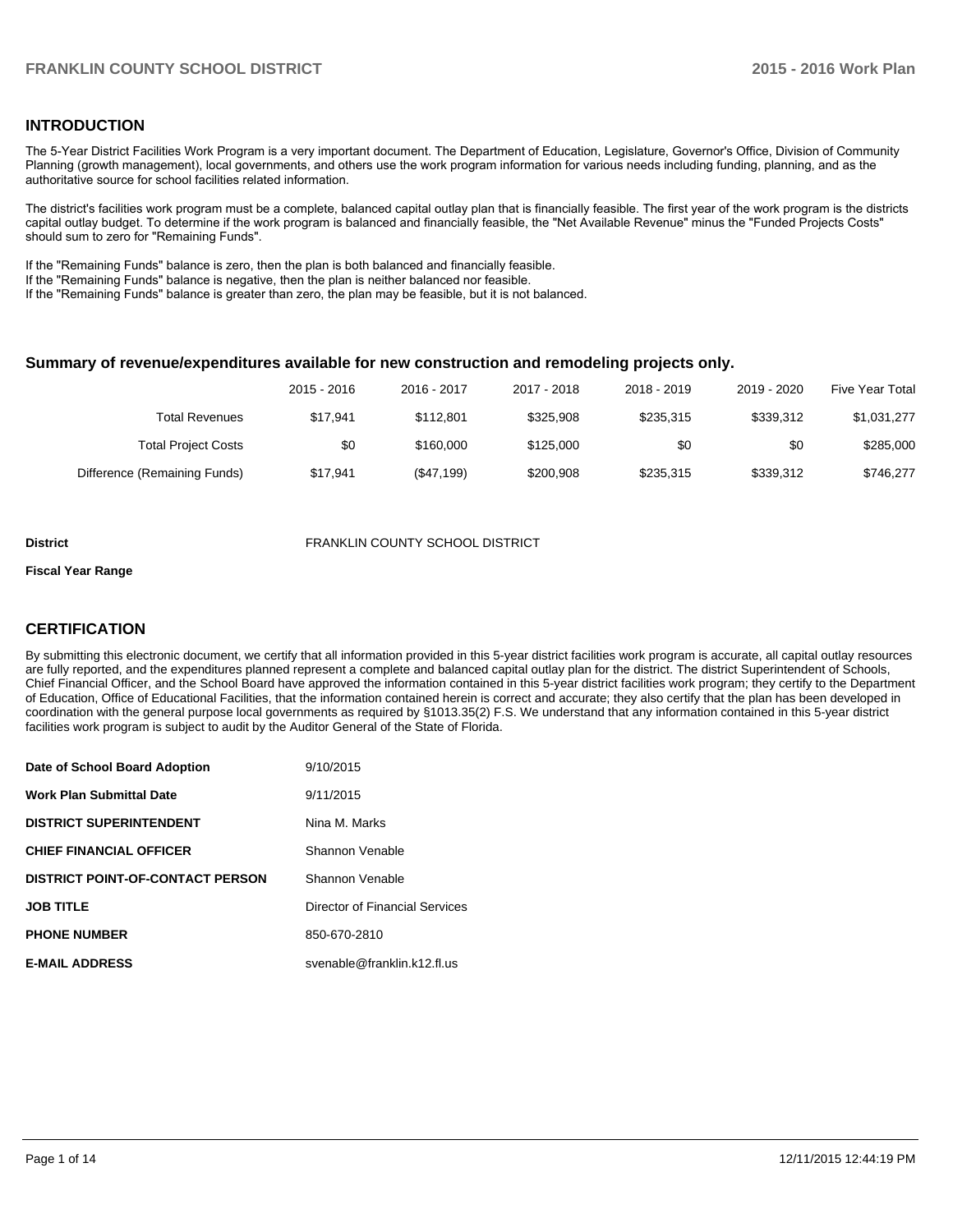# **Expenditures**

#### **Expenditure for Maintenance, Repair and Renovation from 1.50-Mills and PECO**

Annually, prior to the adoption of the district school budget, each school board must prepare a tentative district facilities work program that includes a schedule of major repair and renovation projects necessary to maintain the educational and ancillary facilities of the district.

| Item                                                        | $2015 - 2016$<br><b>Actual Budget</b> | 2016 - 2017<br>Projected | 2017 - 2018<br>Projected | 2018 - 2019<br>Projected | 2019 - 2020<br>Projected | <b>Total</b> |
|-------------------------------------------------------------|---------------------------------------|--------------------------|--------------------------|--------------------------|--------------------------|--------------|
| <b>HVAC</b>                                                 | \$10,000                              | \$20,000                 | \$20,000                 | \$20,000                 | \$20,000                 | \$90,000     |
| FRANKLIN COUNTY SCHOOLS, H G BROWN ELEMENTARY<br>Locations: |                                       |                          |                          |                          |                          |              |
| Flooring                                                    | \$0                                   | \$10,000                 | \$10,000                 | \$10,000                 | \$10,000                 | \$40,000     |
| FRANKLIN COUNTY SCHOOLS, H G BROWN ELEMENTARY<br>Locations: |                                       |                          |                          |                          |                          |              |
| Roofing                                                     | \$10,000                              | \$20,000                 | \$20,000                 | \$20,000                 | \$20,000                 | \$90,000     |
| FRANKLIN COUNTY SCHOOLS, H G BROWN ELEMENTARY<br>Locations: |                                       |                          |                          |                          |                          |              |
| Safety to Life                                              | \$10,000                              | \$10,000                 | \$10,000                 | \$10,000                 | \$10,000                 | \$50,000     |
| FRANKLIN COUNTY SCHOOLS, H G BROWN ELEMENTARY<br>Locations  |                                       |                          |                          |                          |                          |              |
| Fencing                                                     | \$0                                   | \$2,000                  | \$2,000                  | \$2,000                  | \$2,000                  | \$8,000      |
| Locations: FRANKLIN COUNTY SCHOOLS                          |                                       |                          |                          |                          |                          |              |
| Parking                                                     | \$3,000                               | \$1,000                  | \$5,000                  | \$1,000                  | \$1,000                  | \$11,000     |
| Locations: FRANKLIN COUNTY SCHOOLS, H G BROWN ELEMENTARY    |                                       |                          |                          |                          |                          |              |
| Electrical                                                  | \$5,000                               | \$5,000                  | \$5,000                  | \$5,000                  | \$5,000                  | \$25,000     |
| FRANKLIN COUNTY SCHOOLS, H G BROWN ELEMENTARY<br>Locations: |                                       |                          |                          |                          |                          |              |
| Fire Alarm                                                  | \$5,000                               | \$5,000                  | \$5,000                  | \$5,000                  | \$5,000                  | \$25,000     |
| Locations: FRANKLIN COUNTY SCHOOLS, H G BROWN ELEMENTARY    |                                       |                          |                          |                          |                          |              |
| Telephone/Intercom System                                   | \$0                                   | \$500                    | \$1,000                  | \$500                    | \$500                    | \$2,500      |
| Locations: FRANKLIN COUNTY SCHOOLS, H G BROWN ELEMENTARY    |                                       |                          |                          |                          |                          |              |
| <b>Closed Circuit Television</b>                            | \$0                                   | \$0                      | \$0                      | \$0                      | \$0                      | \$0          |
| Locations: No Locations for this expenditure.               |                                       |                          |                          |                          |                          |              |
| Paint                                                       | \$1,000                               | \$5,000                  | \$5,000                  | \$1,000                  | \$1,000                  | \$13,000     |
| Locations: FRANKLIN COUNTY SCHOOLS, H G BROWN ELEMENTARY    |                                       |                          |                          |                          |                          |              |
| Maintenance/Repair                                          | \$100,000                             | \$50,000                 | \$75,000                 | \$75,000                 | \$75,000                 | \$375,000    |
| Locations: FRANKLIN COUNTY SCHOOLS, H G BROWN ELEMENTARY    |                                       |                          |                          |                          |                          |              |
| <b>Sub Total:</b>                                           | \$144,000                             | \$128,500                | \$158,000                | \$149,500                | \$149,500                | \$729,500    |

| IPECO Maintenance Expenditures | \$15,232  | \$21.324  | \$23,701  | \$28,091       | \$30,352  | \$118,700 |
|--------------------------------|-----------|-----------|-----------|----------------|-----------|-----------|
| 1.50 Mill Sub Total: I         | \$128,768 | \$107,176 | \$134,299 | \$121<br> 409. | \$119.148 | \$610,800 |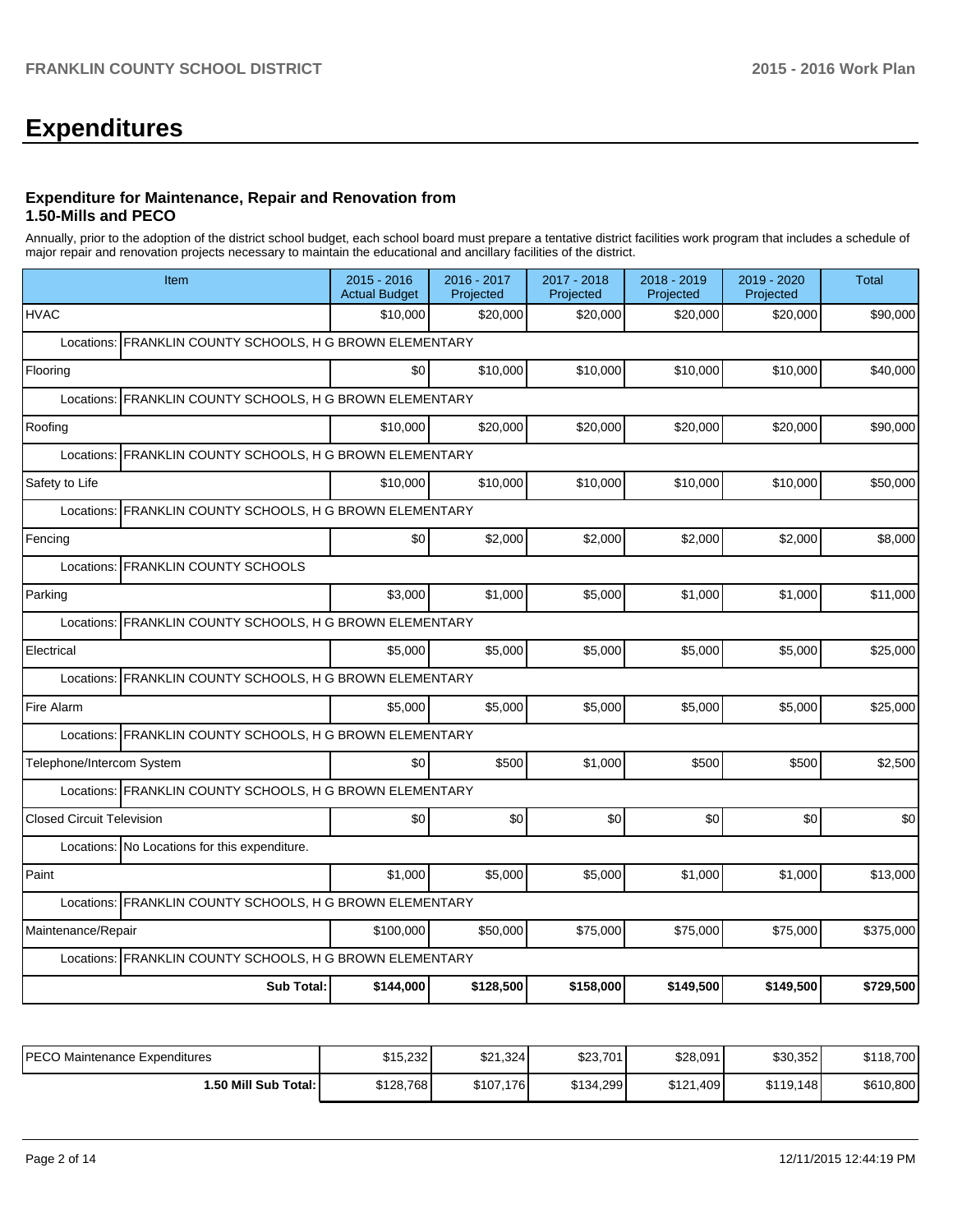No items have been specified.

| Гоtаl: | 4.000<br>\$144 | \$128,500 | \$158,000 | \$149,500 | \$149,500 | \$729.500 |
|--------|----------------|-----------|-----------|-----------|-----------|-----------|

#### **Local 1.50 Mill Expenditure For Maintenance, Repair and Renovation**

Anticipated expenditures expected from local funding sources over the years covered by the current work plan.

| Item                                                         | 2015 - 2016<br><b>Actual Budget</b> | 2016 - 2017<br>Projected | 2017 - 2018<br>Projected | 2018 - 2019<br>Projected | 2019 - 2020<br>Projected | <b>Total</b> |
|--------------------------------------------------------------|-------------------------------------|--------------------------|--------------------------|--------------------------|--------------------------|--------------|
| Remaining Maint and Repair from 1.5 Mills                    | \$128,768                           | \$107,176                | \$134,299                | \$121,409                | \$119,148                | \$610,800    |
| Maintenance/Repair Salaries                                  | \$105,000                           | \$105,000                | \$105,000                | \$105,000                | \$105,000                | \$525,000    |
| School Bus Purchases                                         | \$100,000                           | \$120,000                | \$0                      | \$120,000                | \$120,000                | \$460,000    |
| <b>Other Vehicle Purchases</b>                               | \$25,000                            | \$50,000                 | \$0                      | \$50,000                 | \$30,000                 | \$155,000    |
| Capital Outlay Equipment                                     | \$50,000                            | \$0                      | \$0                      | \$0                      | \$0                      | \$50,000     |
| <b>Rent/Lease Payments</b>                                   | \$0                                 | \$0                      | \$0                      | \$0                      | \$0                      | \$0          |
| <b>COP Debt Service</b>                                      | \$1,537,740                         | \$1,537,740              | \$1,537,740              | \$1,537,740              | \$1,537,740              | \$7,688,700  |
| Rent/Lease Relocatables                                      | \$0                                 | \$0                      | \$0                      | \$0                      | \$0                      | \$0          |
| <b>Environmental Problems</b>                                | \$0                                 | \$0                      | \$0                      | \$0                      | \$0                      | \$0          |
| ls.1011.14 Debt Service                                      | \$0                                 | \$0                      | \$0                      | \$0                      | \$0                      | \$0          |
| <b>Special Facilities Construction Account</b>               | \$0                                 | \$0                      | \$0                      | \$0                      | \$0                      | \$0          |
| Premiums for Property Casualty Insurance - 1011.71<br>(4a,b) | \$125,000                           | \$125,000                | \$125,000                | \$130,000                | \$130,000                | \$635,000    |
| Qualified School Construction Bonds (QSCB)                   | \$0                                 | \$0                      | \$0                      | \$0                      | \$0                      | \$0          |
| Qualified Zone Academy Bonds (QZAB)                          | \$0                                 | \$0                      | \$0                      | \$0                      | \$0                      | \$0          |
| <b>Transfer to Charter School</b>                            | \$86,500                            | \$90,000                 | \$95,000                 | \$100,000                | \$105,000                | \$476,500    |
| <b>Local Expenditure Totals:</b>                             | \$2,158,008                         | \$2,134,916              | \$1,997,039              | \$2,164,149              | \$2,146,888              | \$10,601,000 |

# **Revenue**

#### **1.50 Mill Revenue Source**

Schedule of Estimated Capital Outlay Revenue from each currently approved source which is estimated to be available for expenditures on the projects included in the tentative district facilities work program. All amounts are NET after considering carryover balances, interest earned, new COP's, 1011.14 and 1011.15 loans, etc. Districts cannot use 1.5-Mill funds for salaries except for those explicitly associated with maintenance/repair projects. (1011.71 (5), F.S.)

| Item                                                                              | Fund | $2015 - 2016$<br><b>Actual Value</b> | $2016 - 2017$<br>Projected | 2017 - 2018<br>Projected | $2018 - 2019$<br>Projected | $2019 - 2020$<br>Projected | Total           |
|-----------------------------------------------------------------------------------|------|--------------------------------------|----------------------------|--------------------------|----------------------------|----------------------------|-----------------|
| $(1)$ Non-exempt property<br>lassessed valuation                                  |      | \$1,829,518,672                      | \$1.904.276.943            | \$1.982.641.907          | \$2,062,347,327            | \$2,152,697,232            | \$9,931,482,081 |
| $(2)$ The Millege projected for<br>discretionary capital outlay per<br>ls.1011.71 |      | 1.00                                 | 1.00 I                     | 1.00 <sub>l</sub>        | 1.00                       | 1.00 l                     |                 |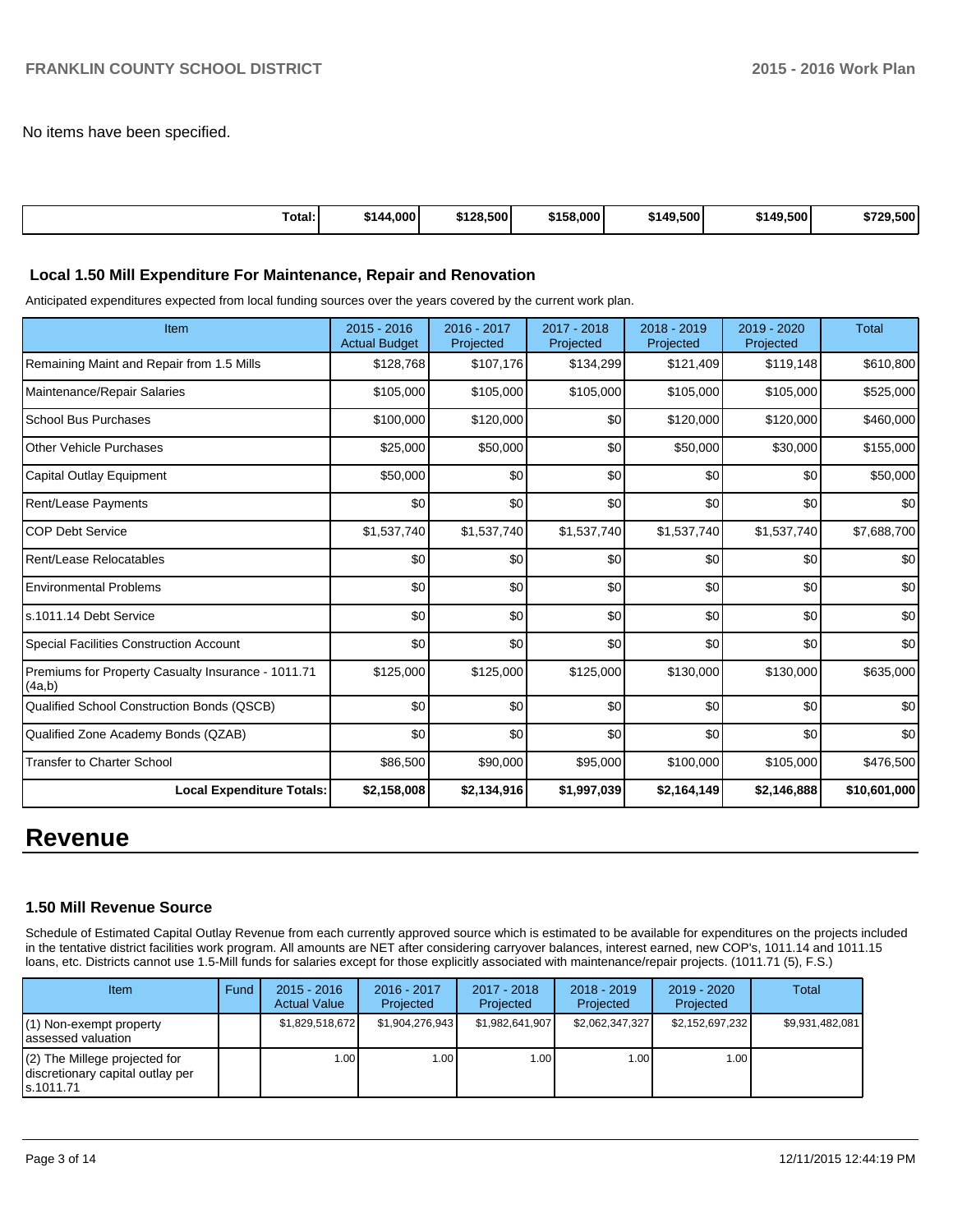| (3) Full value of the 1.50-Mill<br>discretionary capital outlay per<br>ls.1011.71 |     | \$3.073.591 | \$3,199,185 | \$3,330,838 | \$3,464,744 | \$3.616.531 | \$16,684,889 |
|-----------------------------------------------------------------------------------|-----|-------------|-------------|-------------|-------------|-------------|--------------|
| $(4)$ Value of the portion of the 1.50<br>l-Mill ACTUALLY levied                  | 370 | \$1,756,338 | \$1,828,106 | \$1,903,336 | \$1,979,853 | \$2,066,589 | \$9.534.222  |
| $(5)$ Difference of lines (3) and (4)                                             |     | \$1,317,253 | \$1.371.079 | \$1.427.502 | \$1.484.891 | \$1.549.942 | \$7.150.667  |

# **PECO Revenue Source**

The figure in the row designated "PECO Maintenance" will be subtracted from funds available for new construction because PECO maintenance dollars cannot be used for new construction.

| Item                                  | Fund             | $2015 - 2016$<br><b>Actual Budget</b> | 2016 - 2017<br>Projected | 2017 - 2018<br>Projected | $2018 - 2019$<br>Projected | $2019 - 2020$<br>Projected | Total     |
|---------------------------------------|------------------|---------------------------------------|--------------------------|--------------------------|----------------------------|----------------------------|-----------|
| <b>IPECO New Construction</b>         | 340 <sup>l</sup> | \$0 <sub>1</sub>                      | \$0                      | \$0 <sub>1</sub>         | \$0 <sub>0</sub>           | \$0                        | \$0       |
| <b>IPECO Maintenance Expenditures</b> |                  | \$15.232                              | \$21.324                 | \$23.701                 | \$28.091                   | \$30.352                   | \$118.700 |
|                                       |                  | \$15,232                              | \$21,324                 | \$23,701                 | \$28,091                   | \$30,352                   | \$118,700 |

# **CO & DS Revenue Source**

Revenue from Capital Outlay and Debt Service funds.

| Item                                               | Fund             | $2015 - 2016$<br><b>Actual Budget</b> | 2016 - 2017<br>Projected | 2017 - 2018<br>Projected | $2018 - 2019$<br>Projected | 2019 - 2020<br>Projected | Total     |
|----------------------------------------------------|------------------|---------------------------------------|--------------------------|--------------------------|----------------------------|--------------------------|-----------|
| ICO & DS Cash Flow-through<br><b>I</b> Distributed | 360 <sup>I</sup> | \$44.756                              | \$44,756                 | \$44.756                 | \$44.756                   | \$44,756                 | \$223,780 |
| ICO & DS Interest on<br>Undistributed CO           | 360              | \$316                                 | \$316                    | \$316                    | \$316                      | \$316                    | \$1,580   |
|                                                    |                  | \$45,072                              | \$45.072                 | \$45,072                 | \$45.072                   | \$45.072                 | \$225,360 |

# **Fair Share Revenue Source**

All legally binding commitments for proportionate fair-share mitigation for impacts on public school facilities must be included in the 5-year district work program.

Nothing reported for this section.

## **Sales Surtax Referendum**

Specific information about any referendum for a 1-cent or ½-cent surtax referendum during the previous year.

**Did the school district hold a surtax referendum during the past fiscal year 2014 - 2015?**

No

#### **Additional Revenue Source**

Any additional revenue sources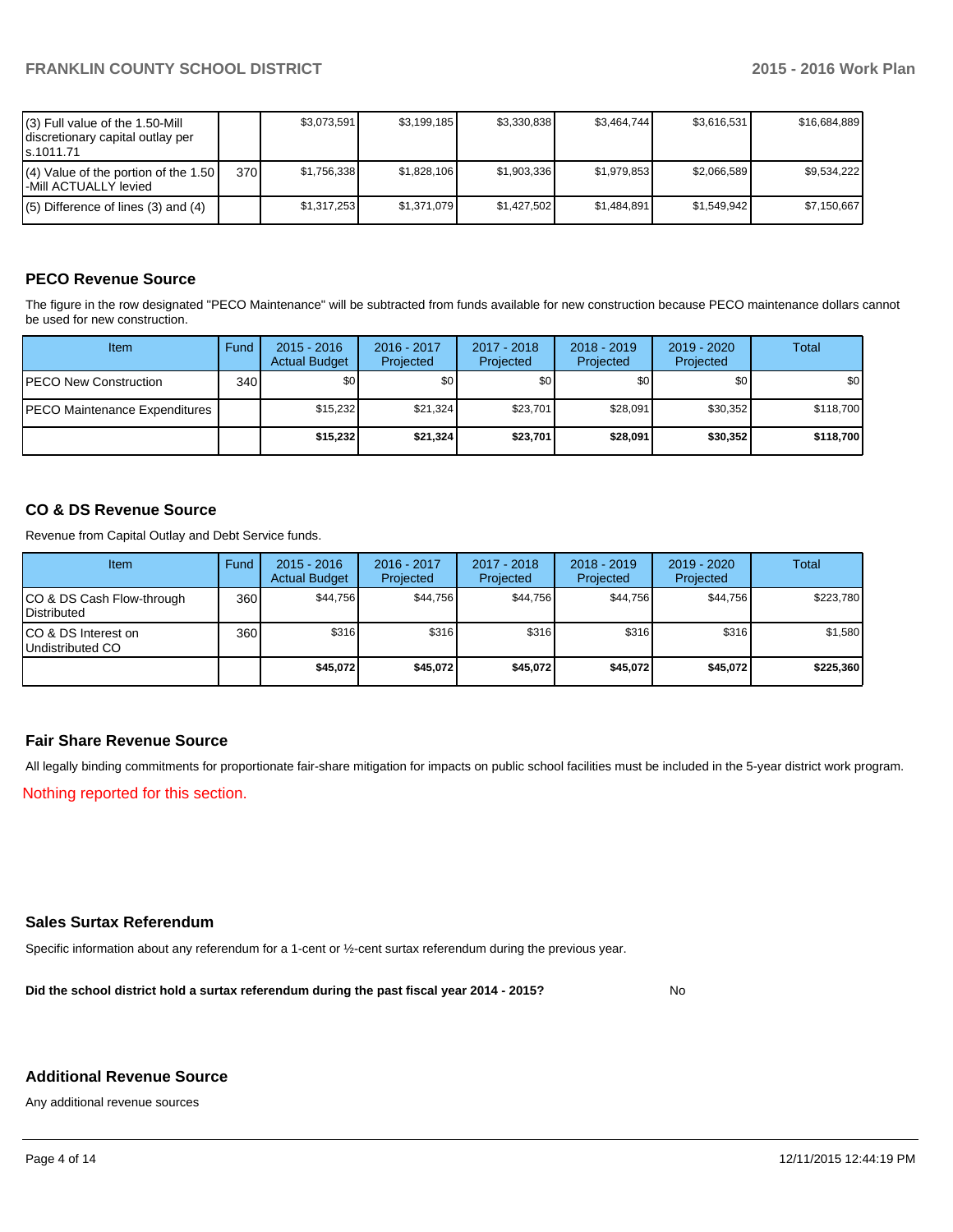# **FRANKLIN COUNTY SCHOOL DISTRICT 2015 - 2016 Work Plan**

| Item                                                                                                                      | 2015 - 2016<br><b>Actual Value</b> | 2016 - 2017<br>Projected | 2017 - 2018<br>Projected | 2018 - 2019<br>Projected | 2019 - 2020<br>Projected | <b>Total</b> |
|---------------------------------------------------------------------------------------------------------------------------|------------------------------------|--------------------------|--------------------------|--------------------------|--------------------------|--------------|
| Proceeds from a s.1011.14/15 F.S. Loans                                                                                   | \$0                                | \$0                      | \$0                      | \$0                      | \$0                      | \$0          |
| District Bonds - Voted local bond<br>referendum proceeds per s.9, Art VII<br><b>State Constitution</b>                    | \$0                                | \$0                      | \$0                      | \$0                      | \$0                      | \$0          |
| Proceeds from Special Act Bonds                                                                                           | \$0                                | \$0                      | \$0                      | \$0                      | \$0                      | \$0          |
| Estimated Revenue from CO & DS Bond<br>Sale                                                                               | \$0                                | \$0                      | \$0                      | \$0                      | \$0                      | \$0          |
| Proceeds from Voted Capital<br>Improvements millage                                                                       | \$0                                | \$0                      | \$0                      | \$0                      | \$0                      | \$0          |
| Other Revenue for Other Capital Projects                                                                                  | \$0                                | \$0                      | \$0                      | \$0                      | \$0                      | \$0          |
| Proceeds from 1/2 cent sales surtax<br>authorized by school board                                                         | \$0                                | \$0                      | \$0                      | \$0                      | \$0                      | \$0          |
| Proceeds from local governmental<br>infrastructure sales surtax                                                           | \$0                                | \$0                      | \$0                      | \$0                      | \$0                      | \$0          |
| Proceeds from Certificates of<br>Participation (COP's) Sale                                                               | \$0                                | \$0                      | \$0                      | \$0                      | \$0                      | \$0          |
| Classrooms First Bond proceeds amount<br>authorized in FY 1997-98                                                         | \$0                                | \$0                      | \$0                      | \$0                      | \$0                      | \$0          |
| <b>Classrooms for Kids</b>                                                                                                | \$72,539                           | \$72,539                 | \$72,539                 | \$72,539                 | \$72,539                 | \$362,695    |
| <b>District Equity Recognition</b>                                                                                        | \$0                                | \$0                      | \$0                      | \$0                      | \$0                      | \$0          |
| <b>Federal Grants</b>                                                                                                     | \$0                                | \$0                      | \$0                      | \$0                      | \$0                      | \$0          |
| Proportionate share mitigation (actual<br>cash revenue only, not in kind donations)                                       | \$0                                | \$0                      | \$0                      | \$0                      | \$0                      | \$0          |
| Impact fees received                                                                                                      | \$0                                | \$0                      | \$0                      | \$0                      | \$0                      | \$0          |
| Private donations                                                                                                         | \$0                                | \$0                      | \$0                      | \$0                      | \$0                      | \$0          |
| Grants from local governments or not-for-<br>profit organizations                                                         | \$0                                | \$0                      | \$0                      | \$0                      | \$0                      | \$0          |
| Interest, Including Profit On Investment                                                                                  | \$2,000                            | \$2,000                  | \$2,000                  | \$2,000                  | \$2,000                  | \$10,000     |
| Revenue from Bonds pledging proceeds<br>from 1 cent or 1/2 cent Sales Surtax                                              | \$0                                | \$0                      | \$0                      | \$0                      | \$0                      | \$0          |
| <b>Total Fund Balance Carried Forward</b>                                                                                 | \$300,000                          | \$300,000                | \$300,000                | \$300,000                | \$300,000                | \$1,500,000  |
| General Capital Outlay Obligated Fund<br><b>Balance Carried Forward From Total</b><br><b>Fund Balance Carried Forward</b> | \$0                                | \$0                      | \$0                      | \$0                      | \$0                      | \$0          |
| Special Facilities Construction Account                                                                                   | \$0                                | \$0                      | \$0                      | \$0                      | \$0                      | \$0          |
| One Cent - 1/2 Cent Sales Surtax Debt<br>Service From Total Fund Balance Carried<br>Forward                               | \$0                                | \$0                      | \$0                      | \$0                      | \$0                      | \$0          |
| Capital Outlay Projects Funds Balance<br>Carried Forward From Total Fund<br><b>Balance Carried Forward</b>                | \$0                                | \$0                      | \$0                      | \$0                      | \$0                      | \$0          |
| <b>Subtotal</b>                                                                                                           | \$374,539                          | \$374,539                | \$374,539                | \$374,539                | \$374,539                | \$1,872,695  |

# **Total Revenue Summary**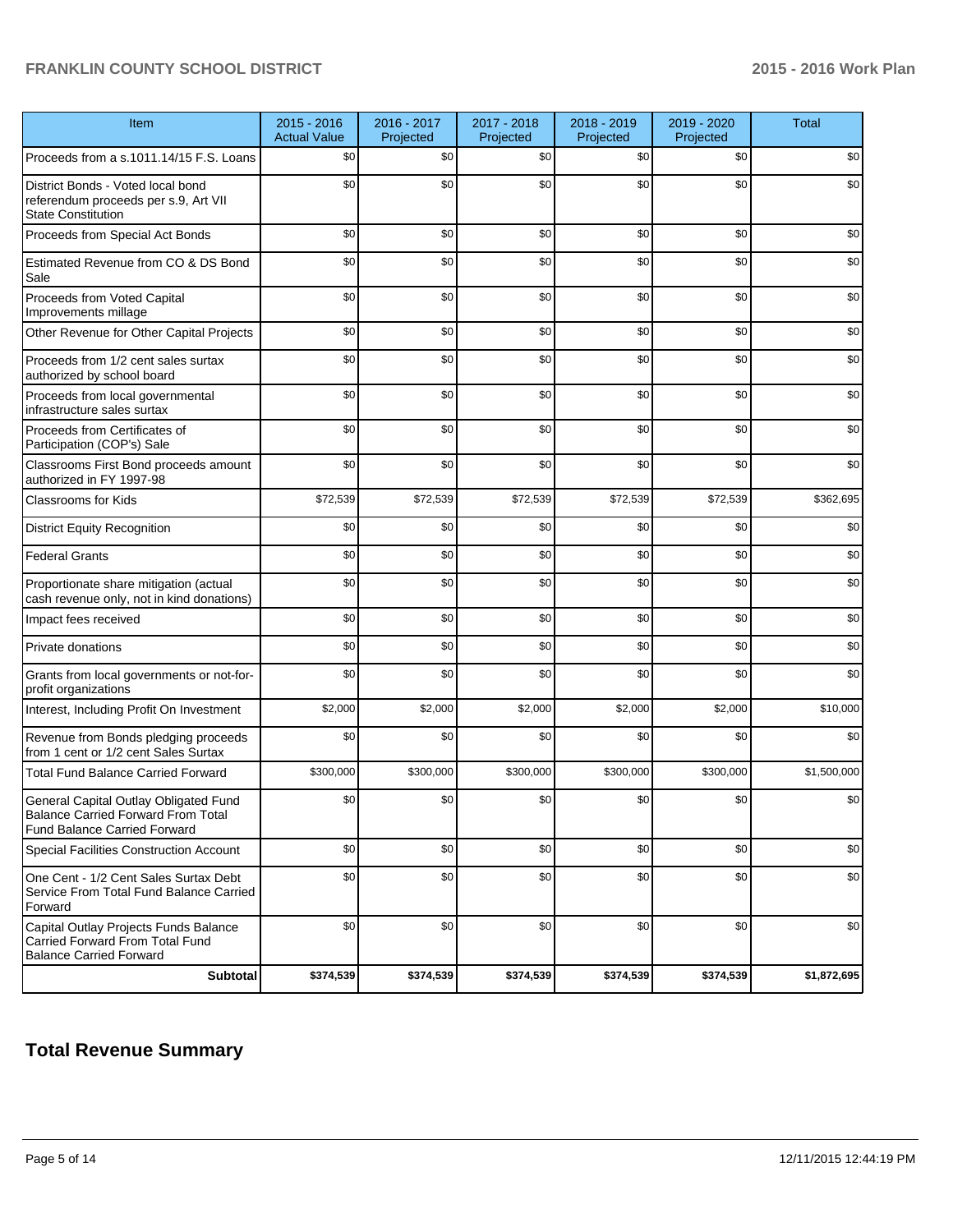# **FRANKLIN COUNTY SCHOOL DISTRICT 2015 - 2016 Work Plan**

| <b>Item Name</b>                                           | 2015 - 2016<br><b>Budget</b> | $2016 - 2017$<br>Projected | $2017 - 2018$<br>Projected | $2018 - 2019$<br>Projected | $2019 - 2020$<br>Projected | <b>Five Year Total</b> |
|------------------------------------------------------------|------------------------------|----------------------------|----------------------------|----------------------------|----------------------------|------------------------|
| Local 1.5 Mill Discretionary Capital Outlay<br>.Revenue    | \$1,756,338                  | \$1,828,106                | \$1,903,336                | \$1,979,853                | \$2,066,589                | \$9,534,222            |
| PECO and 1.5 Mill Maint and Other 1.5<br>Mill Expenditures | (S2, 158, 008)               | (S2, 134, 916)             | (\$1,997,039)              | (S2, 164, 149)             | (S2, 146, 888)             | (\$10,601,000)         |
| <b>PECO Maintenance Revenue</b>                            | \$15,232                     | \$21.324                   | \$23.701                   | \$28,091                   | \$30.352                   | \$118,700              |
| Available 1.50 Mill for New<br><b>Construction</b>         | (\$401,670)                  | (\$306, 810)               | ( \$93,703)                | (\$184,296)                | ( \$80, 299)               | (\$1,066,778)          |

| Item Name                        | $2015 - 2016$<br><b>Budget</b> | $2016 - 2017$<br>Projected | $2017 - 2018$<br>Projected | $2018 - 2019$<br>Projected | $2019 - 2020$<br>Projected | <b>Five Year Total</b> |
|----------------------------------|--------------------------------|----------------------------|----------------------------|----------------------------|----------------------------|------------------------|
| ICO & DS Revenue                 | \$45,072                       | \$45,072                   | \$45,072                   | \$45,072                   | \$45,072                   | \$225,360              |
| IPECO New Construction Revenue   | \$0                            | \$0                        | \$0                        | \$0                        | \$0                        | \$0                    |
| IOther/Additional Revenue        | \$374,539                      | \$374,539                  | \$374,539                  | \$374,539                  | \$374,539                  | \$1,872,695            |
| <b>Total Additional Revenuel</b> | \$419,611                      | \$419,611                  | \$419,611                  | \$419,611                  | \$419,611                  | \$2,098,055            |
| <b>Total Available Revenue</b>   | \$17.941                       | \$112,801                  | \$325,908                  | \$235,315                  | \$339,312                  | \$1,031,277            |

# **Project Schedules**

# **Capacity Project Schedules**

A schedule of capital outlay projects necessary to ensure the availability of satisfactory classrooms for the projected student enrollment in K-12 programs.

Nothing reported for this section.

| <b>Planned Cost:</b>     |  |  |  |
|--------------------------|--|--|--|
| <b>Student Stations:</b> |  |  |  |
| <b>Total Classrooms:</b> |  |  |  |
| Gross Sq Ft:             |  |  |  |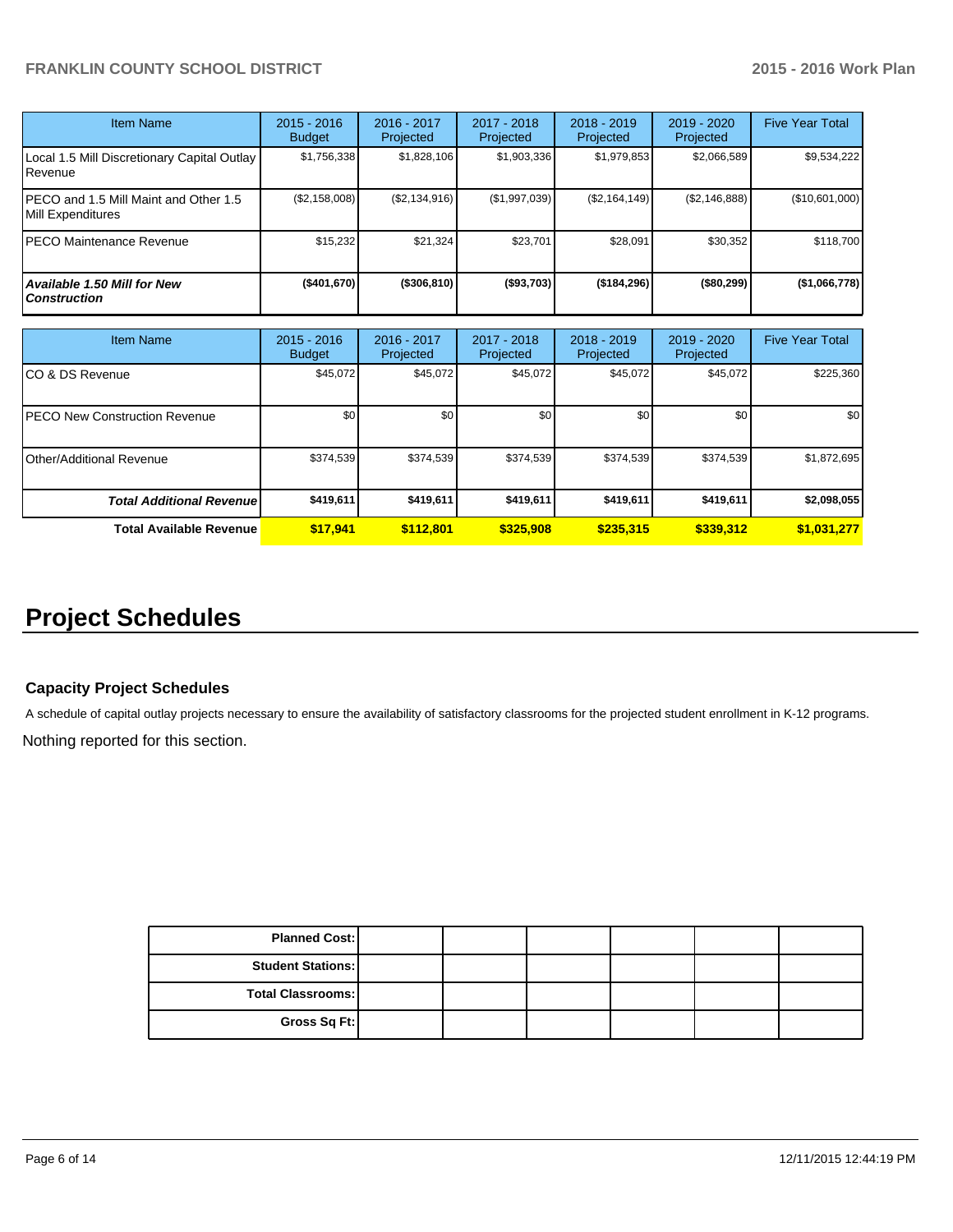### **Other Project Schedules**

Major renovations, remodeling, and additions of capital outlay projects that do not add capacity to schools.

| <b>Project Description</b>       | Location                                   | $2015 - 2016$<br><b>Actual Budget</b> | 2016 - 2017<br>Projected | 2017 - 2018<br>Projected | $2018 - 2019$<br>Projected | $2019 - 2020$<br>Projected | Total         | Funded |
|----------------------------------|--------------------------------------------|---------------------------------------|--------------------------|--------------------------|----------------------------|----------------------------|---------------|--------|
| <b>Ancillary Facilities</b>      | <b>FRANKLIN COUNTY</b><br><b>ISCHOOLS</b>  | \$0                                   | \$10,000                 | \$125,000                | \$0                        | \$0                        | \$135,000 Yes |        |
| <b>IVPK Classroom Building</b>   | <b>IFRANKLIN COUNTY</b><br><b>ISCHOOLS</b> | \$0                                   | \$800,000                | \$0                      | \$0                        | \$0 <sub>1</sub>           | \$800,000 No  |        |
| District Administration Building | <b>FRANKLIN COUNTY</b><br><b>SCHOOLS</b>   | \$0                                   | \$150,000                | \$0                      | \$0                        | \$0                        | \$150,000 Yes |        |
|                                  |                                            | \$0                                   | \$960,000                | \$125,000                | \$0                        | \$0                        | \$1,085,000   |        |

# **Additional Project Schedules**

Any projects that are not identified in the last approved educational plant survey.

Nothing reported for this section.

#### **Non Funded Growth Management Project Schedules**

Schedule indicating which projects, due to planned development, that CANNOT be funded from current revenues projected over the next five years.

Nothing reported for this section.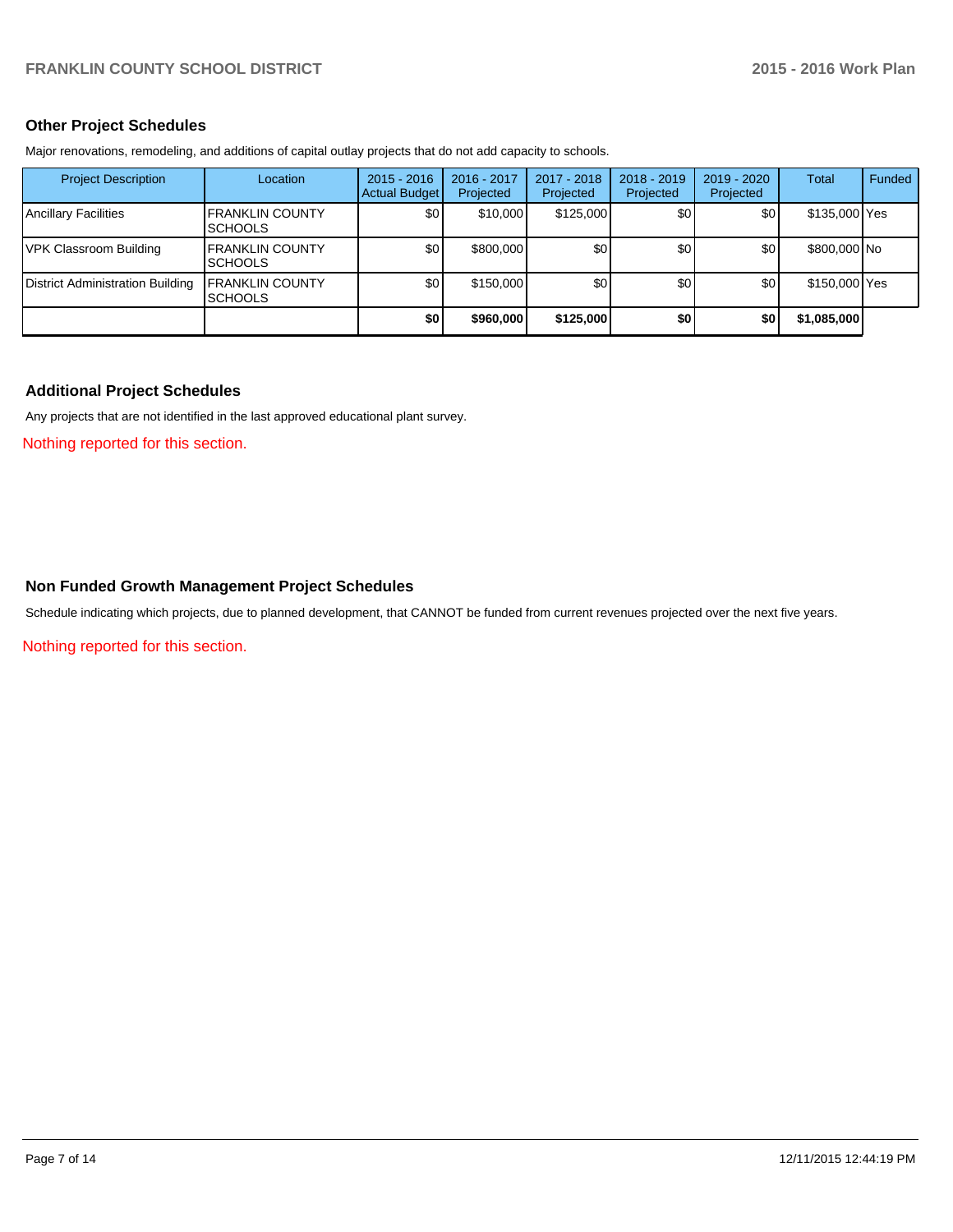# **Tracking**

# **Capacity Tracking**

| Location                                   | $2015 -$<br>2016 Satis.<br>Stu. Sta. | Actual<br>$2015 -$<br><b>2016 FISH</b><br>Capacity | Actual<br>$2014 -$<br>2015<br><b>COFTE</b> | # Class<br><b>Rooms</b> | Actual<br>Average<br>$2015 -$<br>2016 Class<br><b>Size</b> | Actual<br>$2015 -$<br>2016<br><b>Utilization</b> | <b>New</b><br>Stu.<br>Capacity | <b>New</b><br>Rooms to<br>be<br>Added/Re<br>moved | Projected<br>$2019 -$<br>2020<br><b>COFTE</b> | Projected<br>$2019 -$<br>2020<br><b>Utilization</b> | Projected<br>$2019 -$<br>2020 Class<br><b>Size</b> |
|--------------------------------------------|--------------------------------------|----------------------------------------------------|--------------------------------------------|-------------------------|------------------------------------------------------------|--------------------------------------------------|--------------------------------|---------------------------------------------------|-----------------------------------------------|-----------------------------------------------------|----------------------------------------------------|
| IH G BROWN<br><b>IELEMENTARY</b>           | 104                                  |                                                    |                                            | 11                      |                                                            | $0.00\%$                                         |                                |                                                   | 845                                           | $0.00 \%$                                           | 77                                                 |
| <b>IFRANKLIN COUNTY</b><br><b>ISCHOOLS</b> | .398                                 | 1,258                                              | 904                                        | 67                      | 13                                                         | 72.00 %                                          |                                |                                                   | 0                                             | $0.00\%$                                            | 0                                                  |
|                                            | 1,502                                | 1.258                                              | 904                                        | <b>78</b>               | 12 <sub>1</sub>                                            | 71.82 %l                                         |                                |                                                   | 845                                           | 67.17 %                                             | 11                                                 |

The COFTE Projected Total (845) for 2019 - 2020 must match the Official Forecasted COFTE Total (844 ) for 2019 - 2020 before this section can be completed. In the event that the COFTE Projected Total does not match the Official forecasted COFTE, then the Balanced Projected COFTE Table should be used to balance COFTE.

| Projected COFTE for 2019 - 2020 |     | <b>Grade Level Type</b> | <b>Balanced Projected</b><br>COFTE for 2019 - 2020 |
|---------------------------------|-----|-------------------------|----------------------------------------------------|
| Elementary (PK-3)               | 308 |                         |                                                    |
| Middle (4-8)                    | 379 |                         |                                                    |
|                                 |     | Elementary (PK-3)       |                                                    |
| High (9-12)                     | 158 |                         |                                                    |
|                                 |     | Middle (4-8)            |                                                    |
|                                 | 844 |                         |                                                    |
|                                 |     | High (9-12)             |                                                    |
|                                 |     |                         |                                                    |
|                                 |     |                         | 845                                                |

# **Relocatable Replacement**

Number of relocatable classrooms clearly identified and scheduled for replacement in the school board adopted financially feasible 5-year district work program.

| -ocation                          | .2016<br>2015 | 2016 - 2017 | $-2018$<br>2017 | $2018 - 2019$ | 2020<br>$2019 -$ | Year 5 Total |
|-----------------------------------|---------------|-------------|-----------------|---------------|------------------|--------------|
| Total Relocatable Replacements: I | O             |             |                 |               |                  |              |

# **Charter Schools Tracking**

Information regarding the use of charter schools.

| Location-Type     | # Relocatable<br>units or<br>permanent<br>classrooms | Owner              | Year Started or<br>Scheduled | Student<br><b>Stations</b> | <b>Students</b><br>Enrolled | Years in<br>Contract | <b>Total Charter</b><br><b>Students</b><br>projected for<br>2019 - 2020 |
|-------------------|------------------------------------------------------|--------------------|------------------------------|----------------------------|-----------------------------|----------------------|-------------------------------------------------------------------------|
| <b>ABC School</b> |                                                      | 20 <b>IPRIVATE</b> | 2001                         | 340                        | 330                         | 15                   | 350                                                                     |
|                   | 20 <sub>1</sub>                                      |                    |                              | 340                        | 330l                        |                      | 350                                                                     |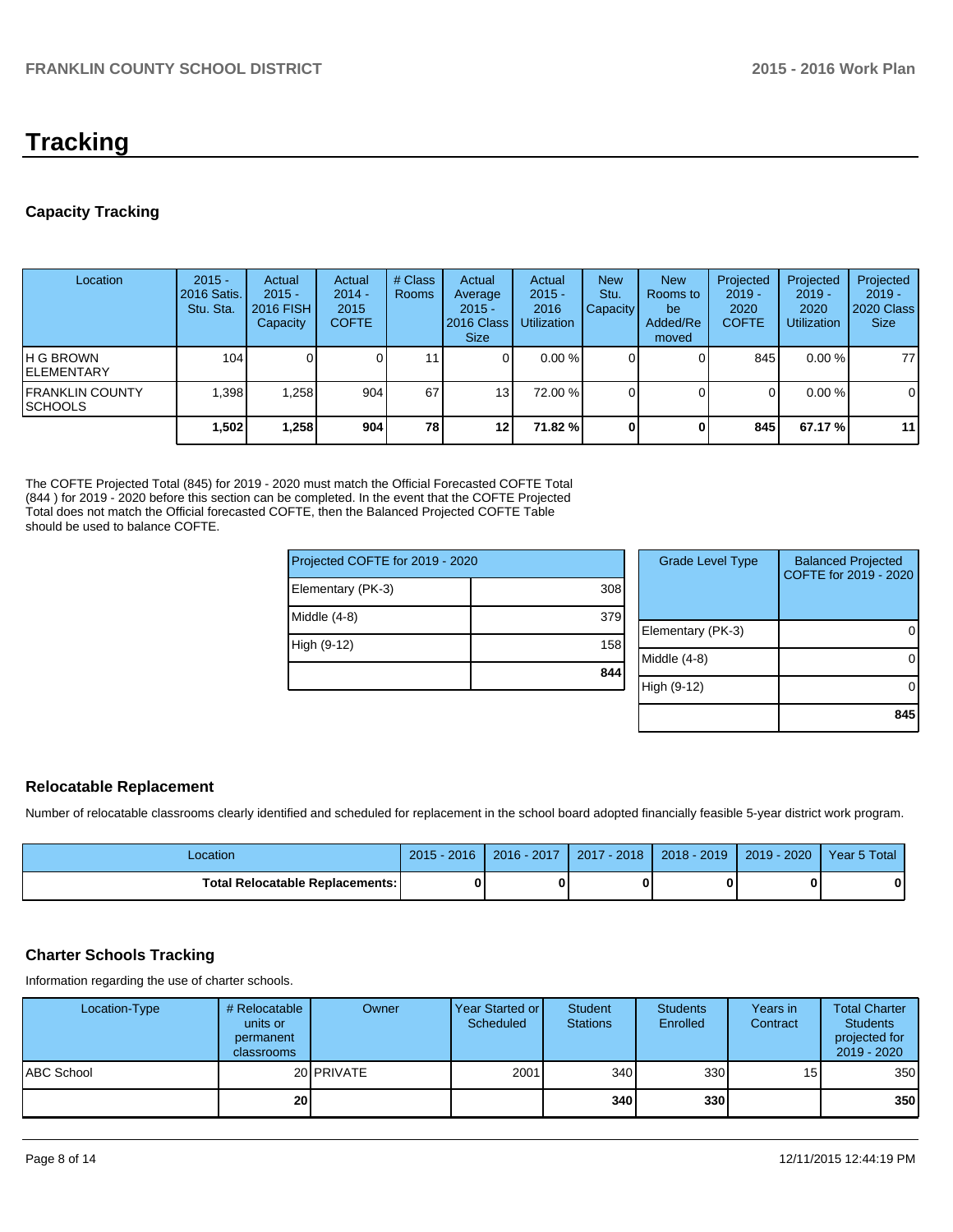# **Special Purpose Classrooms Tracking**

The number of classrooms that will be used for certain special purposes in the current year, by facility and type of classroom, that the district will, 1), not use for educational purposes, and 2), the co-teaching classrooms that are not open plan classrooms and will be used for educational purposes.

| School                               | <b>School Type</b>                     | # of Elementary<br>K-3 Classrooms   | # of Middle 4-8<br><b>Classrooms</b> | # of High $9-12$<br><b>Classrooms</b> | # of $ESE$<br>Classrooms | # of Combo<br><b>Classrooms</b> | Total<br><b>Classrooms</b> |
|--------------------------------------|----------------------------------------|-------------------------------------|--------------------------------------|---------------------------------------|--------------------------|---------------------------------|----------------------------|
|                                      | <b>Total Educational Classrooms: I</b> |                                     |                                      |                                       |                          |                                 | 01                         |
| School                               | <b>School Type</b>                     | # of Elementary<br>K-3 Classrooms I | # of Middle 4-8<br><b>Classrooms</b> | # of High $9-12$<br><b>Classrooms</b> | # of $ESE$<br>Classrooms | # of Combo<br><b>Classrooms</b> | Total<br><b>Classrooms</b> |
| <b>Total Co-Teaching Classrooms:</b> |                                        |                                     |                                      |                                       |                          | 0                               | 01                         |

#### **Infrastructure Tracking**

**Necessary offsite infrastructure requirements resulting from expansions or new schools. This section should include infrastructure information related to capacity project schedules and other project schedules (Section 4).**

Not Specified

**Proposed location of planned facilities, whether those locations are consistent with the comprehensive plans of all affected local governments, and recommendations for infrastructure and other improvements to land adjacent to existing facilities. Provisions of 1013.33(12), (13) and (14) and 1013.36 must be addressed for new facilities planned within the 1st three years of the plan (Section 5).**

Not Specified

**Consistent with Comp Plan?** No

#### **Net New Classrooms**

The number of classrooms, by grade level and type of construction, that were added during the last fiscal year.

| List the net new classrooms added in the 2014 - 2015 fiscal year.                                                                                       |                              |                            |                                 |                        | List the net new classrooms to be added in the 2015 - 2016 fiscal<br>Ivear. |                          |                                |                        |  |
|---------------------------------------------------------------------------------------------------------------------------------------------------------|------------------------------|----------------------------|---------------------------------|------------------------|-----------------------------------------------------------------------------|--------------------------|--------------------------------|------------------------|--|
| "Classrooms" is defined as capacity carrying classrooms that are added to increase<br>capacity to enable the district to meet the Class Size Amendment. |                              |                            |                                 |                        | Totals for fiscal year 2015 - 2016 should match totals in Section 15A.      |                          |                                |                        |  |
| Location                                                                                                                                                | $2014 - 2015$ #<br>Permanent | $2014 - 2015$ #<br>Modular | $2014 - 2015 \#$<br>Relocatable | $2014 - 2015$<br>Total | $2015 - 2016$ #<br>Permanent                                                | 2015 - 2016 #<br>Modular | $2015 - 2016$ #<br>Relocatable | $2015 - 2016$<br>Total |  |
| Elementary (PK-3)                                                                                                                                       |                              |                            |                                 |                        |                                                                             |                          |                                | 0                      |  |
| Middle (4-8)                                                                                                                                            |                              |                            |                                 |                        |                                                                             |                          |                                | $\Omega$               |  |
| High (9-12)                                                                                                                                             |                              |                            |                                 |                        |                                                                             |                          |                                | $\Omega$               |  |
|                                                                                                                                                         |                              |                            |                                 |                        |                                                                             |                          |                                | 0                      |  |

# **Relocatable Student Stations**

Number of students that will be educated in relocatable units, by school, in the current year, and the projected number of students for each of the years in the workplan.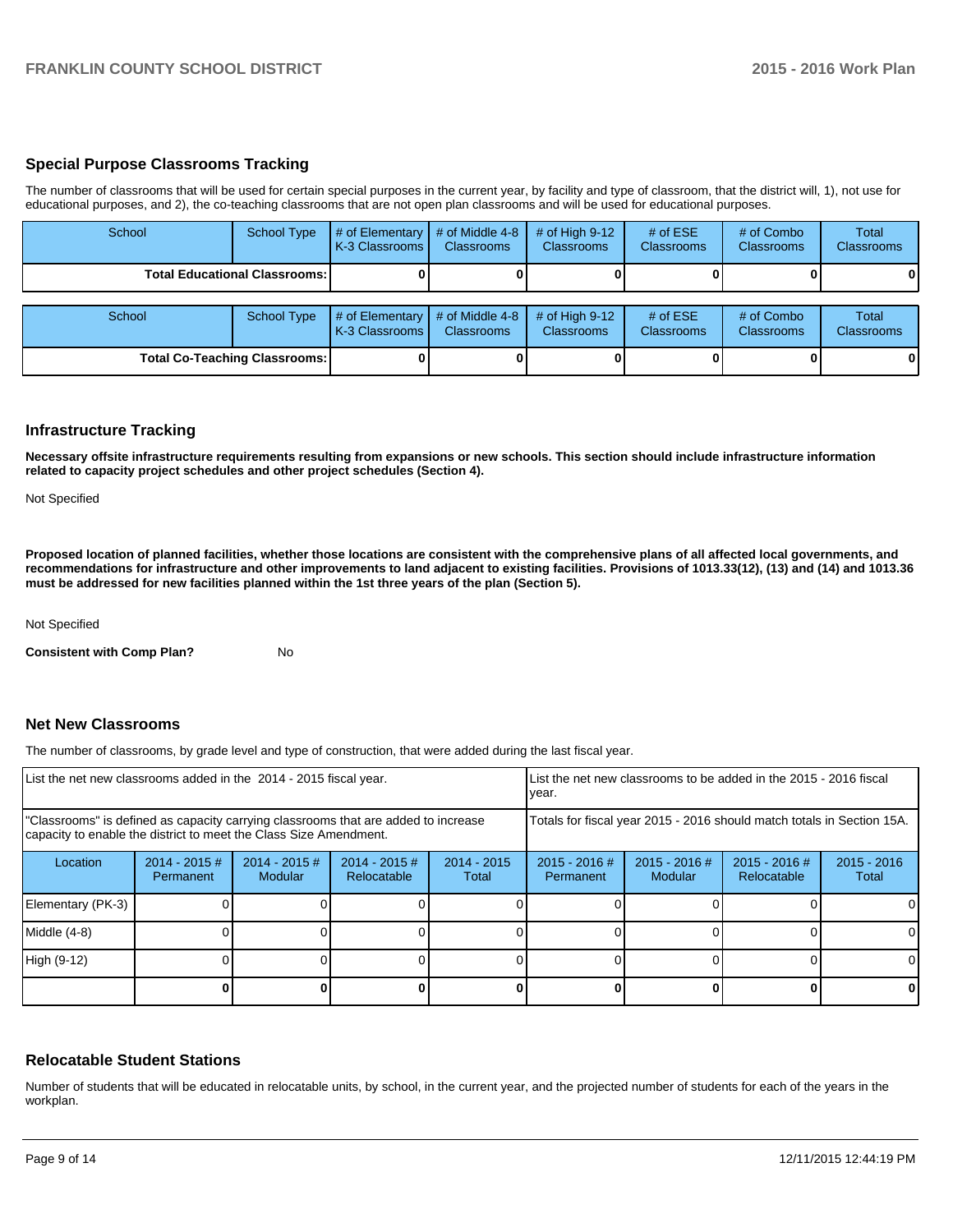# **FRANKLIN COUNTY SCHOOL DISTRICT 2015 - 2016 Work Plan**

| <b>Site</b>                                       | $2015 - 2016$ | 2016 - 2017 | $2017 - 2018$ | $2018 - 2019$ | $2019 - 2020$ | 5 Year Average |
|---------------------------------------------------|---------------|-------------|---------------|---------------|---------------|----------------|
| IH G BROWN ELEMENTARY                             | 44            |             |               |               |               | 91             |
| IFRANKLIN COUNTY SCHOOLS                          |               |             |               |               |               | ΟI             |
| Totals for FRANKLIN COUNTY SCHOOL DISTRICT        |               |             |               |               |               |                |
| Total students in relocatables by year.           | 44            |             |               |               |               |                |
| Total number of COFTE students projected by year. | 899           | 870         | 849           | 844           | 844           | 861            |
| Percent in relocatables by year.                  | 5 %           | 0%          | 0%            | 0%            | 0%            | 1 % l          |

# **Leased Facilities Tracking**

Exising leased facilities and plans for the acquisition of leased facilities, including the number of classrooms and student stations, as reported in the educational plant survey, that are planned in that location at the end of the five year workplan.

| Location                       | # of Leased<br>Classrooms 2015 -<br>2016 | <b>FISH Student</b><br><b>Stations</b> | Owner | # of Leased<br>Classrooms 2019 -<br>2020 | <b>FISH Student</b><br><b>Stations</b> |
|--------------------------------|------------------------------------------|----------------------------------------|-------|------------------------------------------|----------------------------------------|
| <b>IH G BROWN ELEMENTARY</b>   |                                          |                                        |       |                                          |                                        |
| <b>FRANKLIN COUNTY SCHOOLS</b> |                                          |                                        |       |                                          |                                        |
|                                |                                          |                                        |       |                                          |                                        |

# **Failed Standard Relocatable Tracking**

Relocatable units currently reported by school, from FISH, and the number of relocatable units identified as 'Failed Standards'.

Nothing reported for this section.

# **Planning**

#### **Class Size Reduction Planning**

**Plans approved by the school board that reduce the need for permanent student stations such as acceptable school capacity levels, redistricting, busing, year-round schools, charter schools, magnet schools, public-private partnerships, multitrack scheduling, grade level organization, block scheduling, or other alternatives.**

The Franklin County Schools facility reduces the need for permanent student stations over the next five years. This facility will contain 1,132 student stations. That is in excess of the official forecasted COFTE of 1046.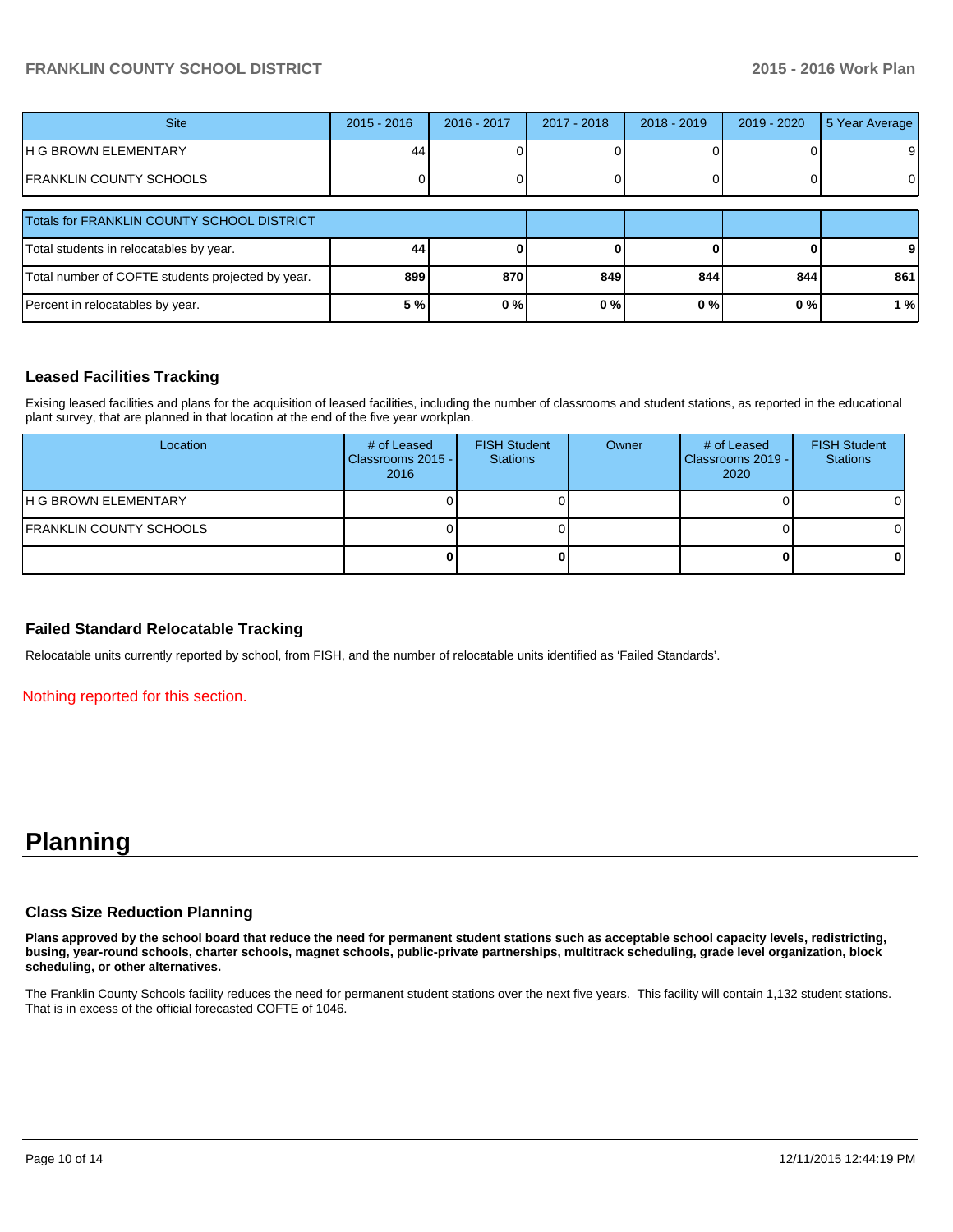# **School Closure Planning**

#### **Plans for the closure of any school, including plans for disposition of the facility or usage of facility space, and anticipated revenues.**

The H.G. Brown facility is in use as the campus for VPre-K program, Franklin Learning Center, Adult Education and Administrative offices. It is possible that this site either completely or partially may be vacated should the district be able to fund and construct new buildings for these departments. Upon construction of a new bus maintenance facility, the current facility located on the old Apalachicola High School site may possibly be vacated and sold. Expected revenues from the sale of either site will be nominal.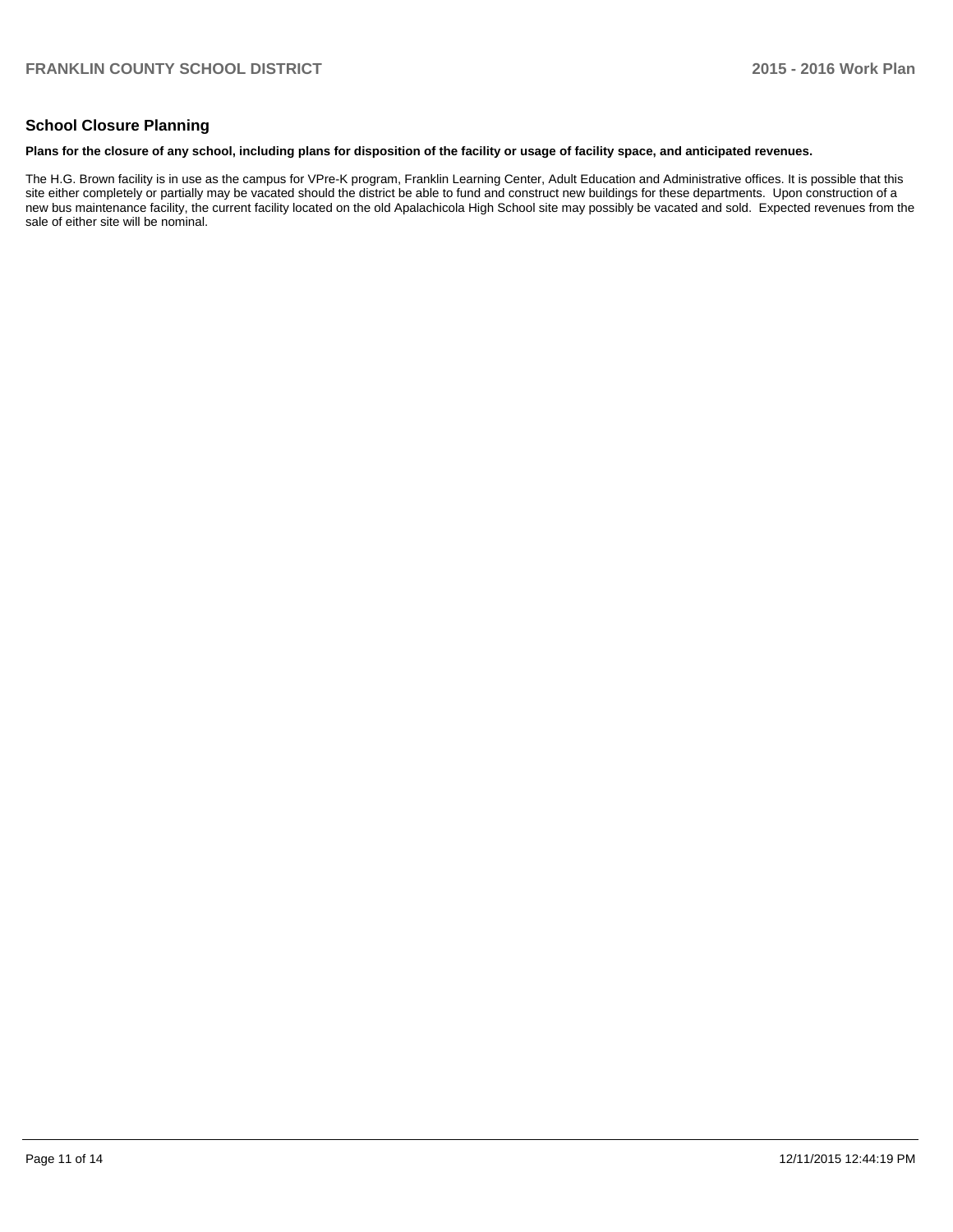# **Long Range Planning**

#### **Ten-Year Maintenance**

District projects and locations regarding the projected need for major renovation, repair, and maintenance projects within the district in years 6-10 beyond the projects plans detailed in the five years covered by the work plan.

Nothing reported for this section.

#### **Ten-Year Capacity**

Schedule of capital outlay projects projected to ensure the availability of satisfactory student stations for the projected student enrollment in K-12 programs for the future 5 years beyond the 5-year district facilities work program.

Nothing reported for this section.

#### **Ten-Year Planned Utilization**

Schedule of planned capital outlay projects identifying the standard grade groupings, capacities, and planned utilization rates of future educational facilities of the district for both permanent and relocatable facilities.

| Grade Level Projections         | <b>FISH</b><br>Student<br><b>Stations</b> | <b>Actual 2014 -</b><br>2015 FISH<br>Capacity | Actual<br>$2014 -$<br>2015<br><b>COFTE</b> | Actual 2014 - 2015<br><b>Utilization</b> | Actual 2015 - 2016 / 2024 - 2025 new<br>Student Capacity to be added/removed | Projected 2024<br>2025 COFTE | Projected 2024 -<br>2025 Utilization |
|---------------------------------|-------------------------------------------|-----------------------------------------------|--------------------------------------------|------------------------------------------|------------------------------------------------------------------------------|------------------------------|--------------------------------------|
| Elementary - District<br>Totals |                                           |                                               | 0.00                                       | $0.00\%$                                 |                                                                              |                              | 0.00%                                |
| Middle - District Totals        | 1.996                                     | 1.796                                         | 836.00                                     | 46.55 %                                  |                                                                              |                              | 0.00 %                               |
| High - District Totals          |                                           |                                               | 0.00                                       | $0.00\%$                                 |                                                                              |                              | 0.00%                                |
| Other - ESE, etc                | 104                                       | 104                                           | 28.00                                      | 26.92 %                                  |                                                                              |                              | 0.00%                                |
|                                 | 2,100                                     | 1,900                                         | 864.00                                     | 45.47 %                                  |                                                                              |                              | 0.00%                                |

**Combination schools are included with the middle schools for student stations, capacity, COFTE and utilization purposes because these facilities all have a 90% utilization factor. Use this space to explain or define the grade groupings for combination schools.**

No comments to report.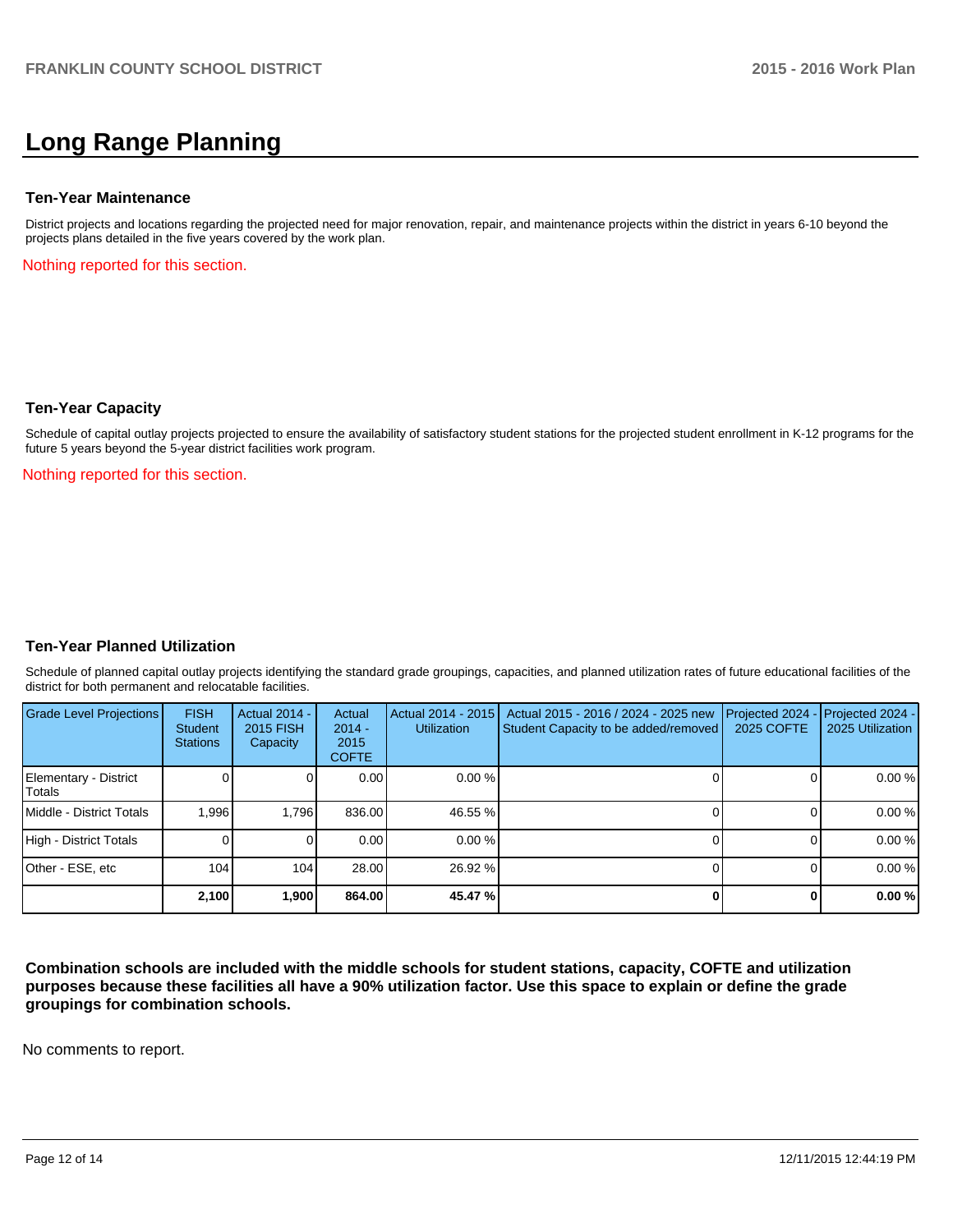#### **Ten-Year Infrastructure Planning**

**Proposed Location of Planned New, Remodeled, or New Additions to Facilities in 06 thru 10 out years (Section 28).**

Nothing reported for this section.

Plans for closure of any school, including plans for disposition of the facility or usage of facility space, and anticipated revenues in the 06 thru 10 out **years (Section 29).**

Nothing reported for this section.

#### **Twenty-Year Maintenance**

District projects and locations regarding the projected need for major renovation, repair, and maintenance projects within the district in years 11-20 beyond the projects plans detailed in the five years covered by the work plan.

Nothing reported for this section.

## **Twenty-Year Capacity**

Schedule of capital outlay projects projected to ensure the availability of satisfactory student stations for the projected student enrollment in K-12 programs for the future 11-20 years beyond the 5-year district facilities work program.

Nothing reported for this section.

#### **Twenty-Year Planned Utilization**

Schedule of planned capital outlay projects identifying the standard grade groupings, capacities, and planned utilization rates of future educational facilities of the district for both permanent and relocatable facilities.

| <b>Grade Level Projections</b>   | <b>FISH</b><br><b>Student</b><br><b>Stations</b> | <b>Actual 2014 -</b><br>2015 FISH<br>Capacity | Actual<br>$2014 -$<br>2015<br><b>COFTE</b> | Actual 2014 - 2015<br><b>Utilization</b> | Actual 2015 - 2016 / 2034 - 2035 new<br>Student Capacity to be added/removed | Projected 2034<br>2035 COFTE | Projected 2034 -<br>2035 Utilization |
|----------------------------------|--------------------------------------------------|-----------------------------------------------|--------------------------------------------|------------------------------------------|------------------------------------------------------------------------------|------------------------------|--------------------------------------|
| Elementary - District<br> Totals |                                                  |                                               | 0.00                                       | $0.00\%$                                 |                                                                              |                              | 0.00%                                |
| Middle - District Totals         | 1.996                                            | 1.796                                         | 836.00                                     | 46.55 %                                  |                                                                              |                              | 0.00%                                |
| High - District Totals           |                                                  |                                               | 0.00                                       | 0.00%                                    |                                                                              |                              | 0.00%                                |
| Other - ESE, etc                 | 104                                              | 104                                           | 28.00                                      | 26.92 %                                  |                                                                              |                              | 0.00%                                |
|                                  | 2,100                                            | 1,900                                         | 864.00                                     | 45.47 %                                  |                                                                              |                              | 0.00%                                |